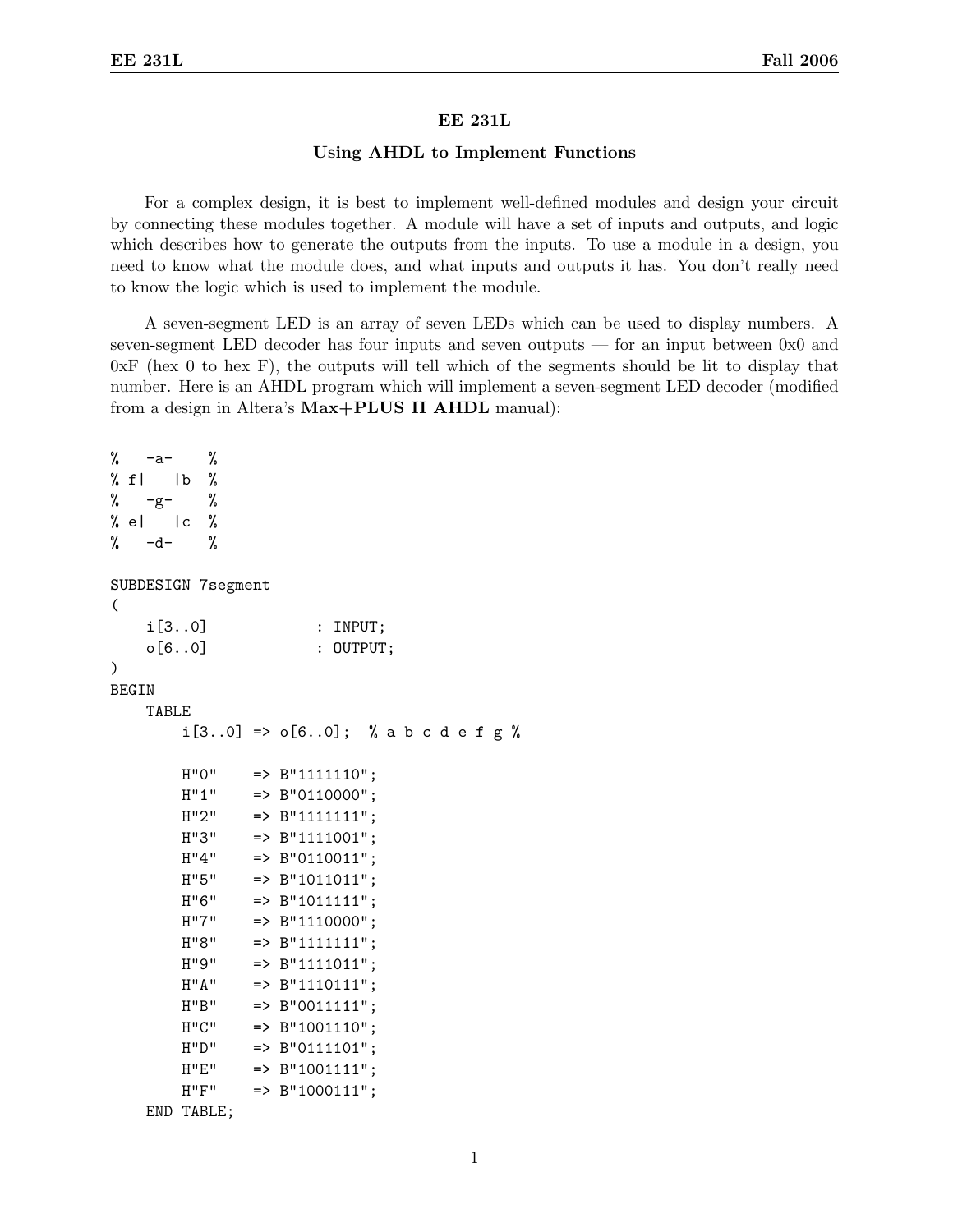END;

If you were designing a circuit which used four of these decoders, it would be tedious to write this code four times. You could instead use this code as a function in another TDF file. Here is an AHDL program which uses the above design file to implement a design to display a 16-bit binary number on a set of four seven-segment LEDs:

```
FUNCTION 7segment (i[3..0])
   RETURNS (o[7..0]);
SUBDESIGN 16display
( in[15..0] : INPUT;
   out1[6..0] : OUTPUT;
   out2[6..0] : OUTPUT;
   out3[6..0] : 0UTPUT;
   out4[6..0] : OUTPUT;
)
VARIABLE
   dc1 : 7segment;
   dc2 : 7segment;
   dc3 : 7segment;
   dc4 : 7segment;
BEGIN
   dc1.i[3..0] = \text{in}[15..12];
   out1[6..0] = dc1.o[6..0];dc2.i[3.0] = \text{in}[11.8];
   out2[6..0] = dc2.o[6..0];dc3.i[3.0] = \text{in}[7..4];
   out3[6..0] = dc3.o[6..0];dc4.i[3.0] = \text{in}[3.0];
   out4[6..0] = dc4.0[6..0];END;
```
This implements four seven-segment decoders as variables. The logic section then indicates how to connect the inputs and outputs of those decoders. A period (.) is used to identify the inputs and outputs of the function. For example, dc1.i[3..0] refers to the four input lines of the first decoder, and dc1.o[6..0] refers to the seven output lines of the first decoder.

Here is another way to do the same thing, using in-line functions:

```
FUNCTION 7segment (i[3..0])
   RETURNS (o[6..0]);
SUBDESIGN 16display
( in[15..0] : INPUT;
   out1[6..0] : 0UTPUT;
```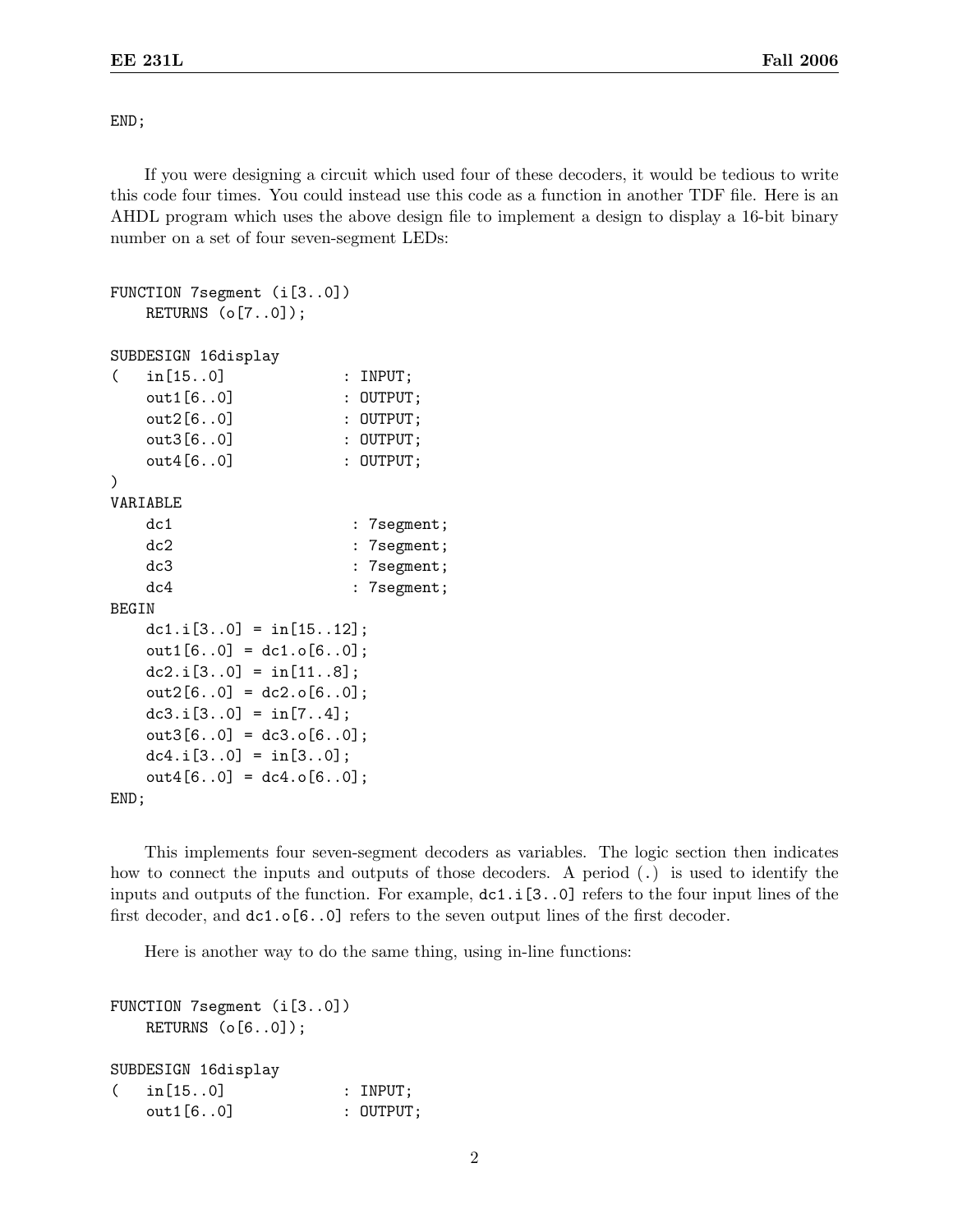```
out2[6..0] : OUTPUT;
   out3[6..0] : 0UTPUT;
   out4[6..0] : OUTPUT;
)
BEGIN
   out1[6..0] = 7segment(in[15..12]);
   out2[6..0] = 7segment(in[11..8]);
   out3[6..0] = 7segment(in[7..4]);
   out4[6..0] = 7segment(in[3..0]);
END;
```
This example is more C-like — the function 7 segment is called with its inputs as parameters, and its outputs are assigned to outputs in the 16display design file.

You could have Quartus II create your function prototype for you. Open the file 7 segment.tdf (File — Open), then create an include file for the decoder (File — Create/Update — Create AHDL Include Files for Current File). This will create the file 7segment.inc. This is especially useful for a fairly complicated module with lots of inputs and outputs, where it would be easy to make a typo if you were to enter the prototype yourself.

Here is the file 7segment.inc which was created by Quartus II:

```
FUNCTION 7segment (i[3..0])
RETURNS (o[6..0]);
```
Your 16-bit display file would then look like:

```
INCLUDE "7segment.inc";
SUBDESIGN 16display
```

```
( in[15..0] : INPUT;
   out1[6..0] : 0UTPUT;
   out2[6..0] : 0UTPUT;
   out3[6..0] : 0UTPUT;
   out4[6..0] : 0UTPUT;
)
BEGIN
   out1[6..0] = 7segment(in[15..12]);
   out2[6..0] = 7segment(in[11..8]);
   out3[6..0] = 7segment(in[7..4]);
   out4[6..0] = 7segment(in[3..0]);
END;
```
You could also use your decoder in a graphics design file. Open the file 7 segment.tdf (File — Open), then create a symbol for the decoder (File — Create Default Symbol). This will make the file 7segment.sym which you can then place in a graphics design file. Here is the 16-bit display as a graphics design file: